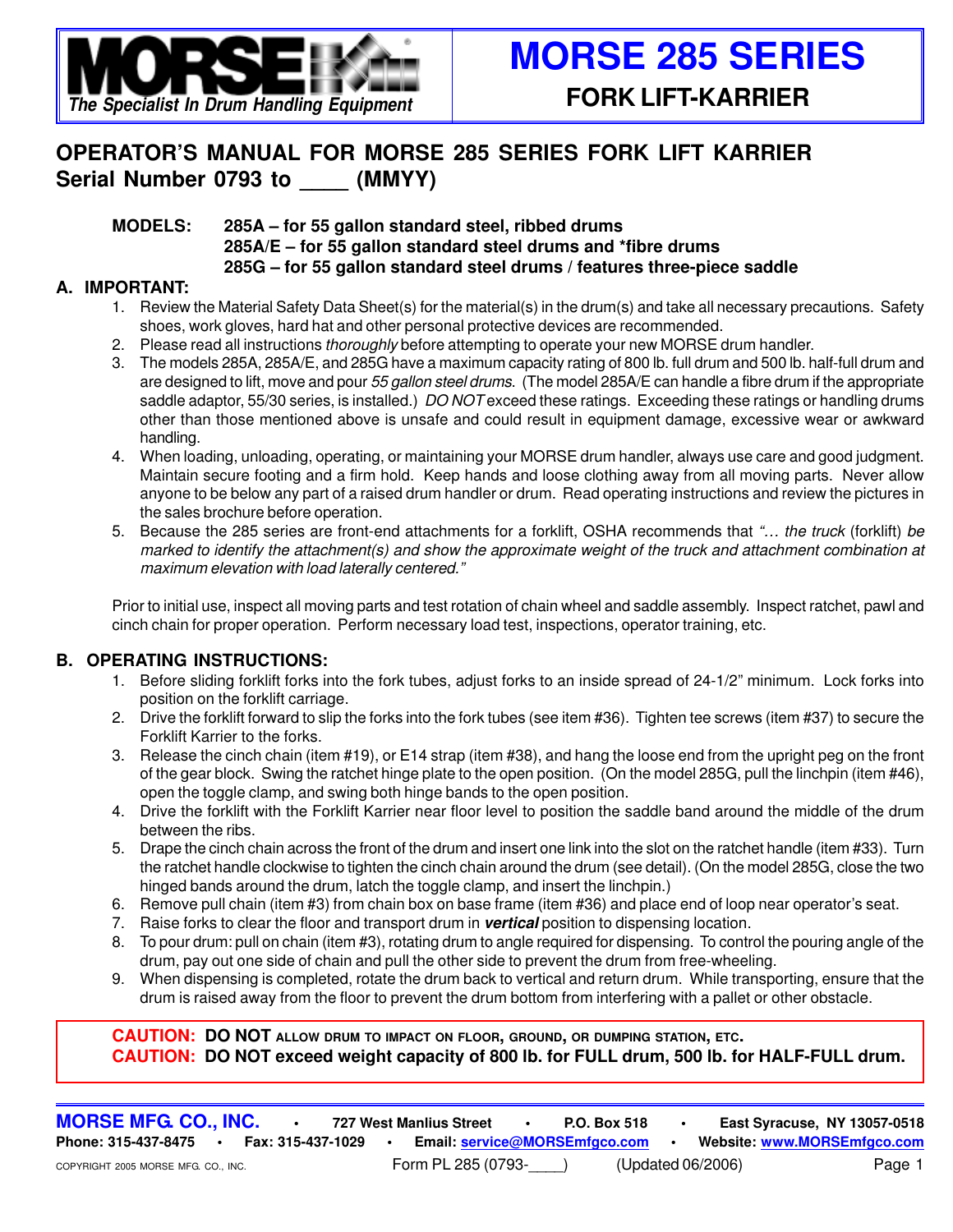

## **MORSE 285 SERIES FORK LIFT KARRIER** Serial Number 0793 to (MMYY)

### **C. MAINTENANCE:**

- 1. Lubricate gear teeth and roller chain.
- 2. Clean and oil ratchet, pawl, saddle hinge, and other moving parts periodically. (Clean & lubricate more often in environments where dust, dirt or other foreign particles will effect the performance of moving parts.)
- 3. Periodically inspect all moving parts, framework, and contact areas for signs of wear, fatigue, or loosening. Tighten adjust or replace parts as necessary to prevent failure and maintain proper function.

**\*** For each size fibre drum, the model 285A/E requires a 55/30 series saddle adaptor.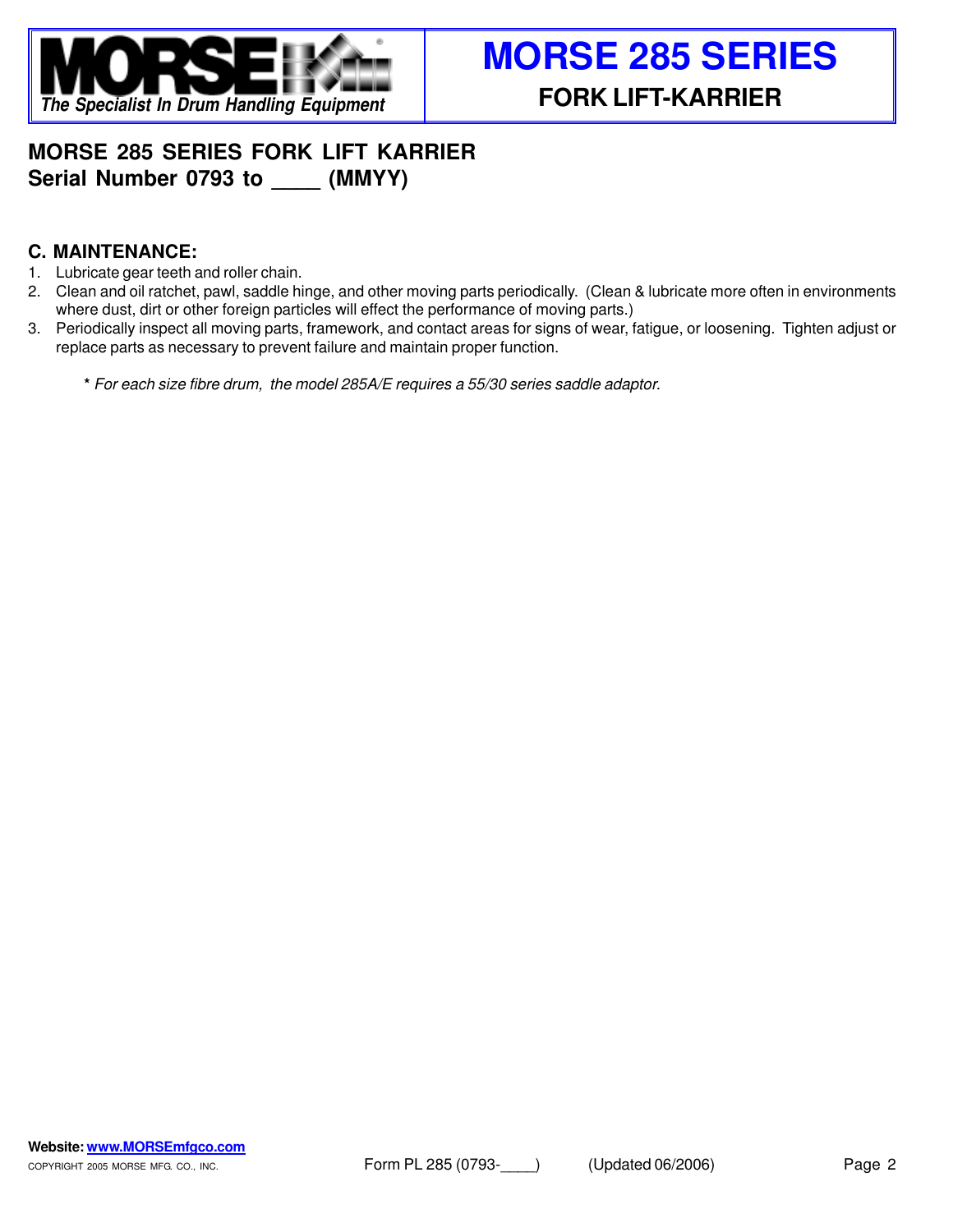

**LOST LOAD CAPACITY WITH MORSE 285 SERIES FORK LIFT KARRIER** Serial Number 0793 to (MMYY)

### CENTER OF GRAVITY DIMENSIONS FOR CALCULATING LOST LOAD ON EQUIPMENT



285G

148 LB.

-4 LB.

 $0$  LB.

**X03**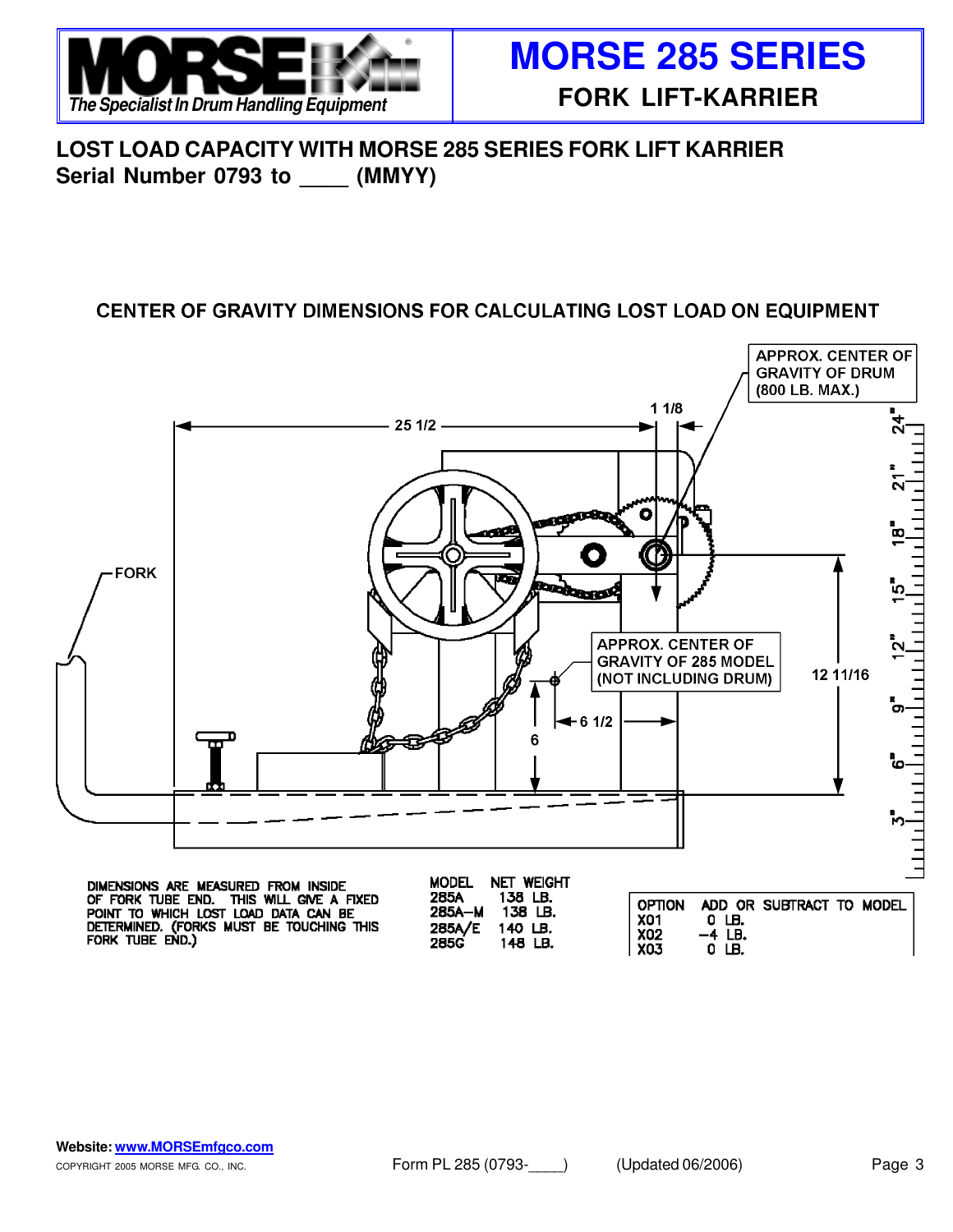

| <b>ITEM</b>    | * MODEL                                                                | <b>MODEL</b><br><b>SUFFIX</b> | QTY.                    | <b>PART</b><br><b>NUMBER</b> | <b>DESCRIPTION</b>                        |
|----------------|------------------------------------------------------------------------|-------------------------------|-------------------------|------------------------------|-------------------------------------------|
| $\mathbf{1}$   |                                                                        |                               | 1.                      | 1303-P                       | POCKET CHAIN WHEEL, 3/4 BORE              |
| $\overline{c}$ |                                                                        |                               | $\mathbf{1}$            | 1304-P                       | GUIDE, POCKET CHAIN WHEEL                 |
| 3              |                                                                        |                               | 1                       | 3-285-P                      | PULL CHAIN, POCKET, 20' LENGTH            |
| 4              |                                                                        |                               | 1                       | 15-P                         | COLLAR. 3/4" ID                           |
| 5              |                                                                        |                               | 1                       | 19-P                         | BEARING, 3/4" ID X 2-1/2"                 |
| 6              |                                                                        |                               | 1                       | $7-P$                        | BEARING, 3/4" ID X 1-1/2"                 |
| $\overline{7}$ |                                                                        |                               | 1                       | $16-P$                       | COLLAR, 1" ID                             |
| 8              |                                                                        |                               | $\mathbf{1}$            | 18-P                         | BEARING, 1" ID X 2-1/2"                   |
| 9              |                                                                        |                               | 1                       | 1411-P                       | SPACER, FOR SHAFT W/12T                   |
| 10             |                                                                        |                               | 2                       | 64-P                         | ROLL PIN, 3/16 X 1-1/4                    |
| 11             |                                                                        |                               | 1                       | 1302-P                       | SHAFT W/ 12T SPROCKET, POCKET             |
| 12             |                                                                        |                               | 1                       | 12-P                         | CHAIN, ROLLER, #35 W/ M LINK              |
| 13             |                                                                        |                               | 1                       | 14-P                         | GEAR, PINION, 7 TOOTH                     |
| 14             |                                                                        |                               | 1                       | 735-P                        | KEY, WOODRUFF, SIZE 9, ASA606             |
| 15             |                                                                        |                               | 1                       | 13-P                         | SPROCKET #35 36T, 3/4" BORE               |
| 16             |                                                                        |                               | 1                       | 29-P                         | SPACER, SPUR GEAR .15"                    |
| 17             |                                                                        |                               | 1                       | $23-P$                       | GEAR, SPUR, 72T, 1" HOLE                  |
| 18             | 285A, 285A/E                                                           |                               | $\mathbf{1}$            | 1169-P                       | 3/8 - 16 REV HEX LOC NUT                  |
| 19             | 285A                                                                   |                               | $\mathbf{1}$            | 180-P                        | CHAIN, CINCH, 3/16 ALLOY 33 LK            |
| 20             | 285A, 285A/E                                                           |                               | 1                       | 82-P                         | 3/8 - 16 X 2-1/4 HHCS GR 2 STL            |
| 21             |                                                                        |                               |                         |                              | SADDLE WELDMENT (NOT SOLD SEPARATELY)     |
| 22             | 285A                                                                   |                               | $\mathbf{1}$            | 725A-P                       | SADDLE ASM CPT, 285A, 400                 |
| 22             | 285A/E                                                                 |                               | $\mathbf{1}$            | 725AE-P                      | SADDLE ASM CPT, 285A W/ E14               |
| 23             | 285A, 285A/E                                                           |                               | 1                       | 1296-P                       | 1/4 - 20 X 7-1/2 HHCS GR 5 STL            |
| 23             | 285G                                                                   |                               | $\overline{c}$          | 1296-P                       | 1/4 - 20 X 7-1/2 HHCS GR 5 STL            |
| 24             |                                                                        |                               | $\overline{\mathbf{c}}$ | 55-P                         | WASHER, 3/4 SAE FL 1-1/2 OD               |
| 25             | 285A, 285A/E                                                           |                               | 1                       | 1297-P                       | 1/4 - 20 REV HEX LOC NUT                  |
| 25             | 285G                                                                   |                               | $\overline{c}$          | 1297-P                       | 1/4 - 20 REV HEX LOC NUT                  |
| 26             |                                                                        |                               | 2                       | $22-P$                       | 3/8 - 24 X 5/8" SHCS STL                  |
| 27             | 285A, 285A/E                                                           |                               | 1                       | 165KIT-P                     | KIT, RATCHET CHAIN TIGHTENER              |
| 28             | 285A, 285A/E                                                           |                               | 1                       | 731-P                        | RATCHET HINGE PLATE ONLY 1/4 A            |
| 29             | 285A, 285A/E                                                           |                               | 1                       | 168-P                        | PAWL, WITH DRILLED HOLE                   |
| 30             | 285A, 285A/E                                                           |                               | 1                       | 169-P                        | <b>PAWL SPRING</b>                        |
| 31             | 285A. 285A/E                                                           |                               | 1                       | 710-P                        | RETAINER, RATCHET PUSH ON 3/4"            |
| 32             | 285A, 285A/E                                                           |                               | 1                       | 170-P                        | 3/8" DIA X 5/8" SHOULDER SCREW            |
| 33             | 285A, 285A/E                                                           |                               | 1                       | 165-P                        | RATCHET, MALLEABLE, FOR SADDLE            |
| 34             | 285A, 285A/E                                                           |                               | 1                       | 136-P                        | HANDLE GRIP, 7/8" X 4-3/4"                |
| 35             | 285A, 285A/E                                                           |                               | 1                       | 726-P                        | RATCHET HINGE PLATE CPT 1/4" A            |
| 36             |                                                                        |                               | $\mathbf{1}$            | 770A-P                       | BASE FRAME 285A W/BRG                     |
| 37             |                                                                        |                               | $\overline{c}$          | 58-P                         | LOCK TEE SET SCREW, 285                   |
| 38             | 285A/E                                                                 |                               | 1.                      | E14                          | FIBRE DRUM STRAP 14"                      |
| 39             |                                                                        |                               |                         |                              | SADDLE WELDMENT,3PC (NOT SOLD SEPARATELY) |
| 40             | 285G                                                                   |                               | 1                       | 725G-P                       | SADDLE ASM CPT, 3PC, 285G                 |
| 41             | 285G                                                                   |                               | 1                       | 2671-P                       | HINGE CPT, IDLER, 3PC                     |
| 42             | 285G                                                                   |                               | 1                       | 2672-P                       | HINGE CPT, DRIVE, 3PC                     |
| 43             | 285G                                                                   |                               | 1                       | 2870-P                       | THREADED ROD, PCR-2000                    |
| 44             | 285G                                                                   |                               | 1                       | 2674-P                       | THREADED BARREL, CAMLOCK                  |
| 45             | 285G                                                                   |                               | 2                       | 2872-P                       | 3/8 - 24 FIN HEX NUT, PCR-2000            |
| 46             | 285G                                                                   |                               | 1                       | 2871-P                       | LINCH PIN, 3PC SADDLE                     |
| 47             | 285G                                                                   |                               | 1                       | 2680-P                       | KEEPER CHAIN, LINCH PIN, 6"               |
|                | UNLESS OTHERWISE SPECIFIED, PARTS ARE FOR MODELS 285A, 285A/E, & 285G. |                               |                         |                              |                                           |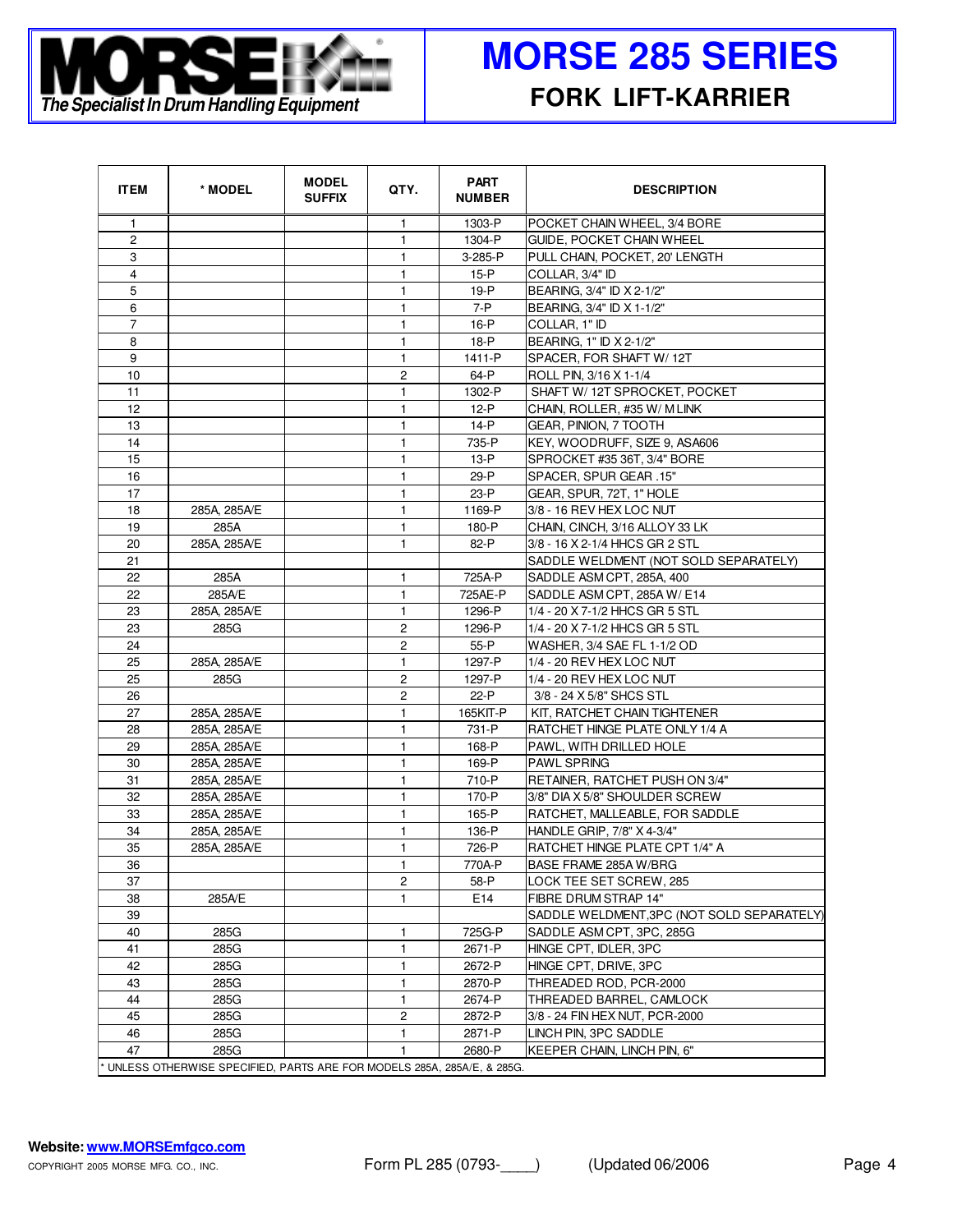

**PARTS DIAGRAM FOR MORSE 285 SERIES FORK LIFT KARRIER** Serial Number 0793 to (MMYY)



COPYRIGHT 2005 MORSE MFG. CO., INC. THE STATE RESULT PL 285 (0793- The SUPPORT OF ALL PAGE 5